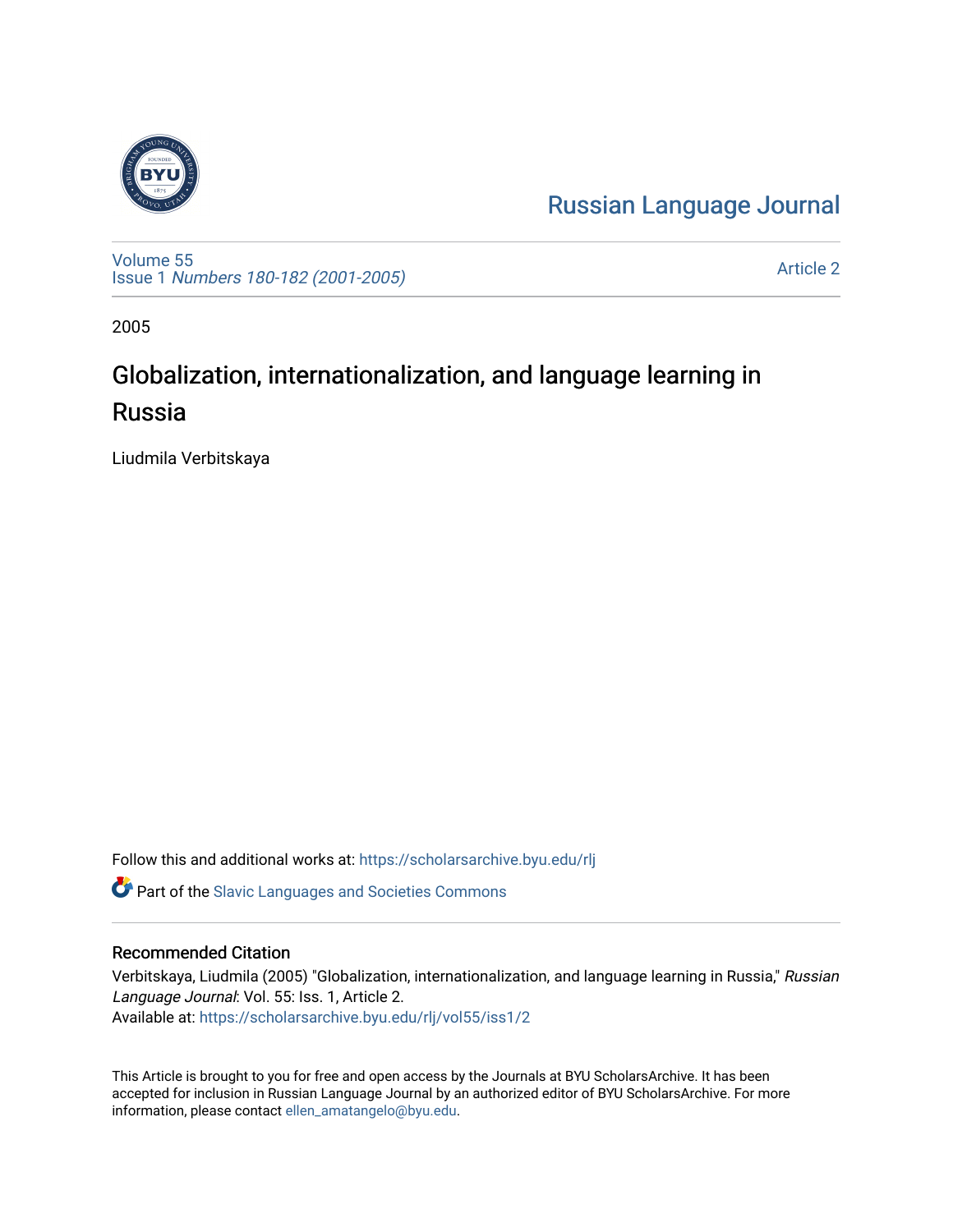## Globalization, internationalization, and language learning in Russia

#### Liudmila Verbitskaya

In reviewing international trends over the last few decades, two words globalization and internationalization—inevitably come to mind. Thinkers around the world are pondering these processes, which are rooted in the technological and social changes of the last quarter of the twentieth century.

The notions of globalization and internationalization are obviously related, but exactly what do they mean? In *The Globalization of Higher Education*, Peter Scott (1998a) concludes that not only are the words not synonyms, but the processes they denote are radically different and even dialectically opposed.

### **Globalization and internationalization defined**

Internationalization is the older concept. It presupposes and reflects a world order dominated by nation-states. Its distinguishing features are crosscommunication and exchange between separate nations.

By contrast, globalization refers to the impact of global environmental changes and the threat of political and social conflicts that cannot be walled off by immigration policies or controlled by superpowers. The term encompasses the growth of hybrid world cultures, the mingling of national traditions, intensified collaboration among nations, and a global division of labour. Globalization is inevitably bound up with the emergence of a knowledge society that trades in symbolic goods, worldwide brands, and scientific know-how.

Although still used to describe the interdependence of national economies, globalization has more recently come to stand as well for the social, political, cultural, and educational changes occurring *within* nations as a result of global pressures on local policies (Tjeldvol 1997).

J.Urry (1998) is one of many observers who have noted that global networks and new technologies have shrunk time and space and are transcending societal control and regulation. Although it is now possible to entertain the idea of global citizenship—involving global risks, global rights,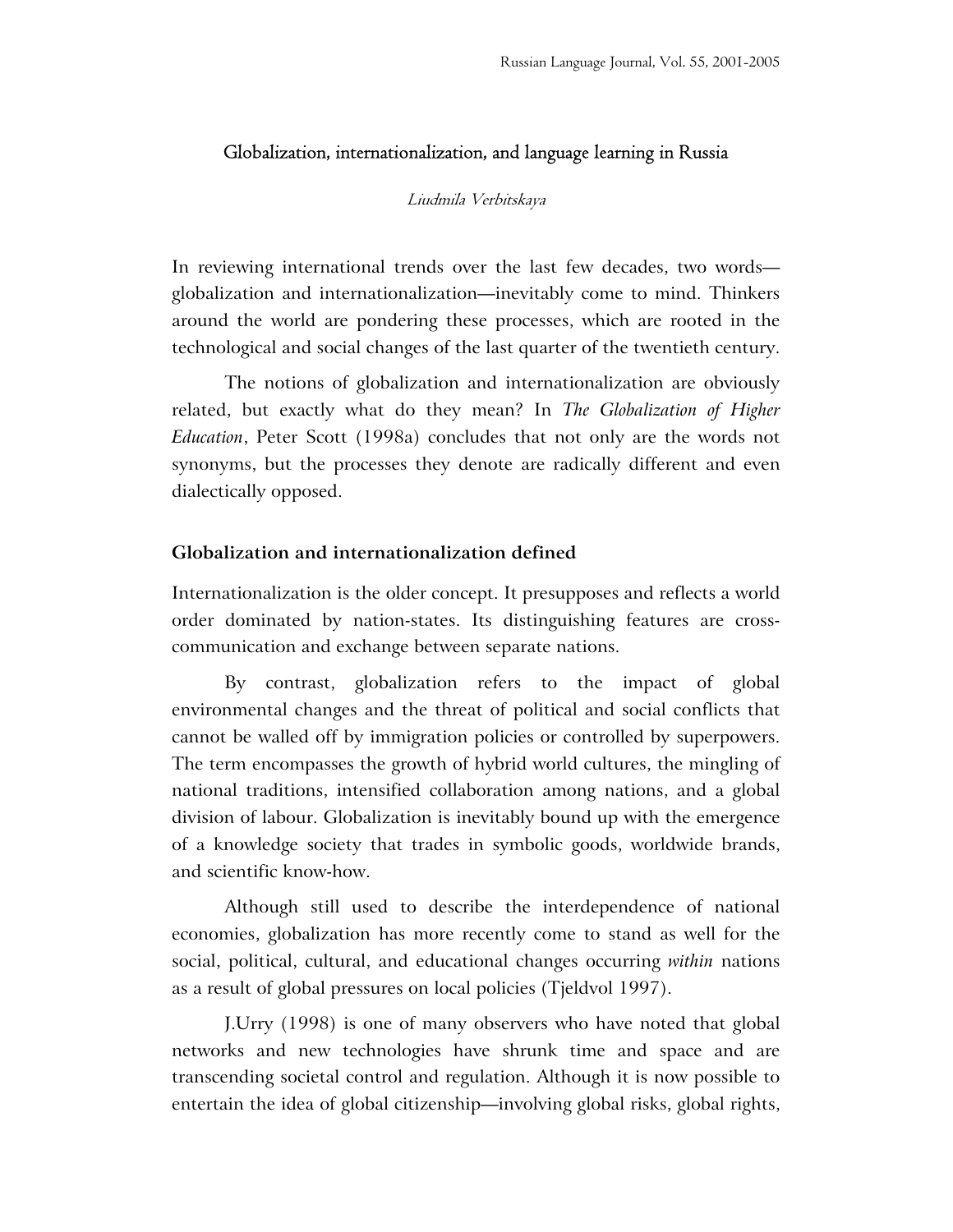and global duties, the organizations that facilitate the process of globalization—among them the United Nations, the World Bank, the European Union, Greenpeace, and CNN—have so far not fully replaced the lost local and national sovereignty—particularly in economic and financial areas.

But globalization can also work to the advantage of social and economic development in developing countries and among disadvantaged groups of society.

In any event, globalization has become a permanent feature of our social, economic, and cultural space. It might help us to understand and accept that the world continues to undergo immense transformations and is beset by problems that can and must be dealt with on a worldwide basis (Sadlak 1998).

# **Globalization, internationalization, and change in higher education**

Together, globalization and internationalization are transforming our universities.

The internationalization of universities is not a new phenomenon. Indeed, higher education has always had an international flavor. The idea of cross-cultural cooperation in culture, science, and education was quite pronounced as early as in the seventeenth century. In medieval Europe, students wandered from Bologna to Paris to Oxford, and university education transcended national frontiers.

The twentieth century opened a new page in the universities' transcendence of national boundaries. In the first half of the century colonial empires created universities in their overseas dependencies, mainly for training colonial administrative elites. As the colonies gained independence, the process took on a new meaning. The new universities no longer aspired simply to reproduce Western higher education but now sought to understand and meet local needs. Under both conditions, the international activities of Western universities centered on the transfer of higher education models to colonial and postcolonial countries.

After the second world war, the internationalization of university life in Europe and North America became much more differentiated. During the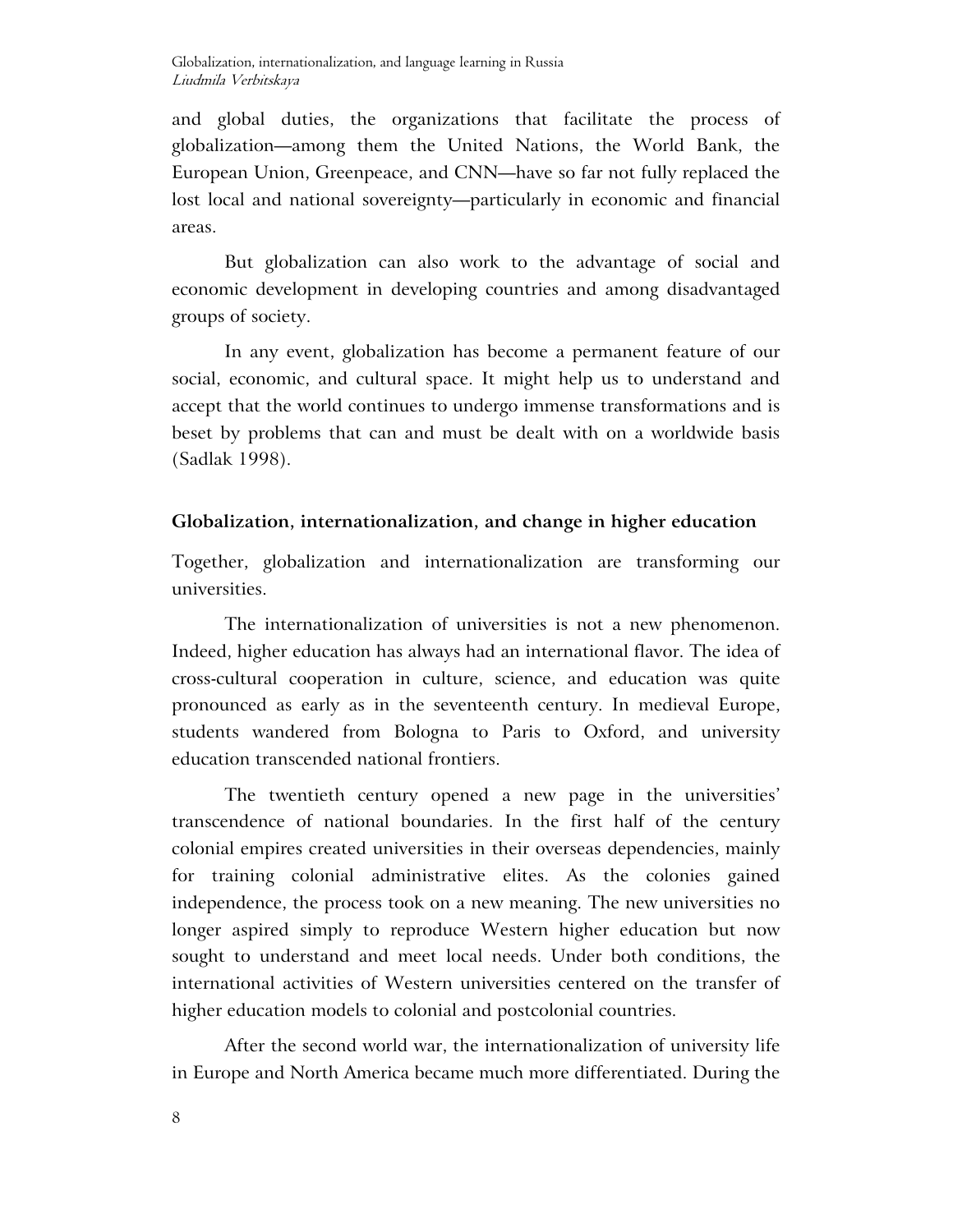cold war, East and West vied for influence among developing nations. Governments eagerly provided funds to bring students from Africa and other continents to their universities. The Soviet Union, before its collapse in late 1980s, welcomed thousands of students from the developing world to its best universities. Among the training programs created for instructors who worked with foreigners was an excellent system for teaching the Russian language to foreigners.

In the 1980s and 1990s, international academic cooperation became important for other than political reasons, as a restructured world economy and new world markets came to drive the internationalization of higher education. International student mobility burgeoned—increasing by more than 300 percent in the last quarter of the century (Brunch and Barty 1998). But new forms of international cooperation emerged as well. Today, internationalization in higher education implies curricular reform, research cooperation, discipline-based networks and associations, distance learning across frontiers, regional and cross-border institutional partnerships, and international work placements.

#### **The benefits of internationalization in higher education**

The UNESCO Policy Paper for Change and Development in Higher Education (UNESCO 1995) underlines the importance of internationalization not only for higher education but also for sustainable human development. The growing internationalization of higher education, according to the Policy Paper, is primarily a reflection of the global character of learning and research, which is being reinforced by economic and political integration, the growing need for intercultural understanding, and the global nature of modern communications and consumer markets.

The Policy Paper underlines the fundamental role of higher education in the development, transfer, and sharing of knowledge. International cooperation helps to narrow the gaps between nations and between regions in science and technology and to improve understanding among individuals and peoples so as to promote the culture of peace. Its other advantages are obvious: scarce resources can be pooled, duplication of effort can be avoided, and projects can be chosen and designed in light of by collective agreement and after careful review.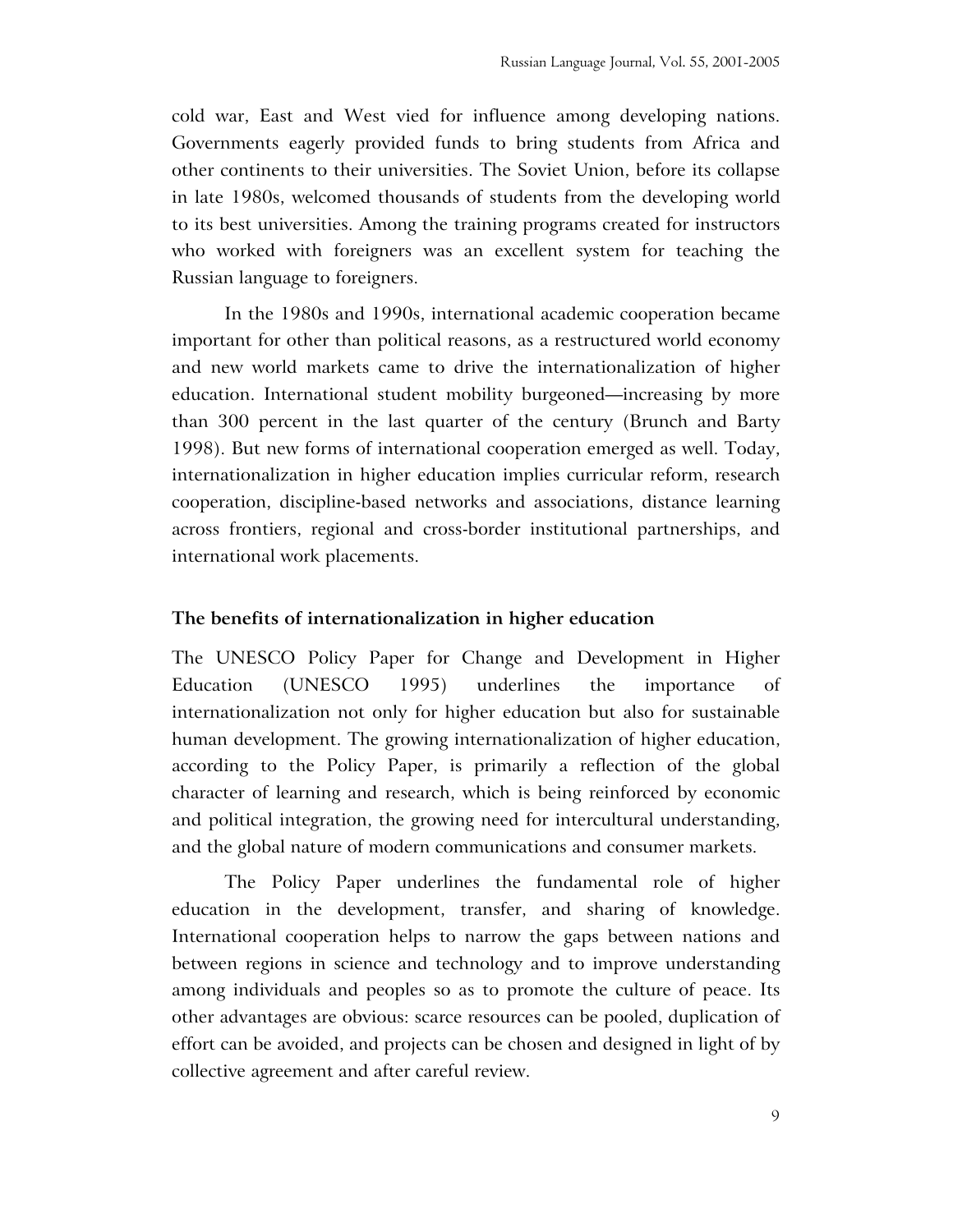An individual university can never hope to attain the highest standards in every field. This is why interuniversity cooperation is becoming increasingly important to avoid the marginalization of certain institutions, particularly in developing countries, and to make academic excellence more readily available through a division of tasks among universities.

The importance of internationalization is well recognized by educators and governments. It broadens the knowledge base of participating institutions, increases the scope of research, enriches curricula. The presence of international students and academics widens the cultural horizons of home students and staff. Students return home after overseas training to develop their societies in a process of exchange that contributes to global political and economic stability (Callan 1998).

International education and training also promote personal development. Regardless of their field of study, those who take part in international programs develop the following abilities:

- to recognize and deal with differences
- to understand *emic* and *etic* thinking—the difference between perceiving another culture from the inside and from the outside
- to recognize the "knowledge gap" that is an inevitable characteristic of a mind brought up in one culture
- to communicate cross-culturally
- to become aware of one's *lack* of knowledge, an awareness that stimulates the desire to learn
- to think comparatively
- to change one's self-perception
- to compare one's own country cross-culturally
- to learn about other cultures from within
- to diagnose situations encountered in other societies, both personal and educational
- to understand differentiation, which is essential for comparative thinking
- to understand a variety of learning styles. (Mestenhauser 1997)
- 10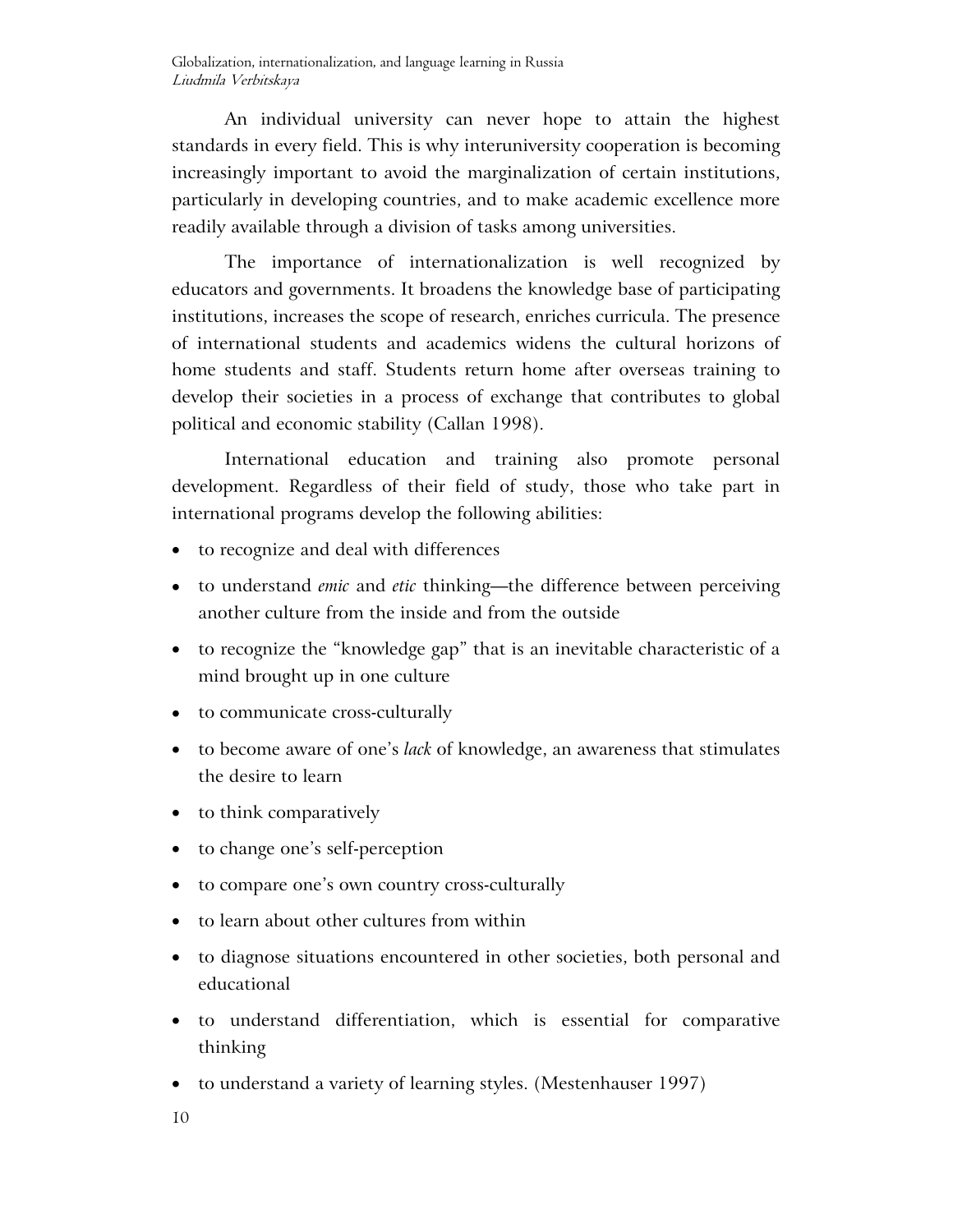## **The language barrier in international cooperation**

What are the conditions that make international cooperation possible and successful? And what practical problems confront educational institutions wishing to engage in international cooperation?

Language. In addition to the lack of financing, inadequate information, and differences in organization and curriculum, one of the most serious problems in the internationalization and globalization of higher education is language.

Although it may not present a problem for cooperative programs based on ex-colonial links or between countries using the same language, elsewhere language issues—and language courses—constitute a big part of international programs.

Internationalization in higher education would not have gone far if it had not been for the *lingua franca* of international exchanges—English which has helped many nations maintain and develop their international contacts. Despite criticism from those who perceive a risk of "ghettoization" of international students in English-taught programs or who are otherwise reluctant to teach or study in a language other than their own, that situation is not likely to change in the near future (Callan 1998).

One of the first prerequisites for successful international cooperation is, literally, the "mutual understanding" that comes from teaching and learning in a common language. That often means offering academic programs in a language that prospective foreign students will understand. Many European countries have signaled their conversion to internationalization by introducing English-taught courses to accommodate or attract foreign faculty and students (Elliott 1998).

As programs in English have proliferated, governments have consistently emphasized the need for language competence in policies aimed at internationalizing campuses and integrating international components into curricula (Callan 1998). In this respect, West European countries, with their tradition of language education, have an advantage over Russia.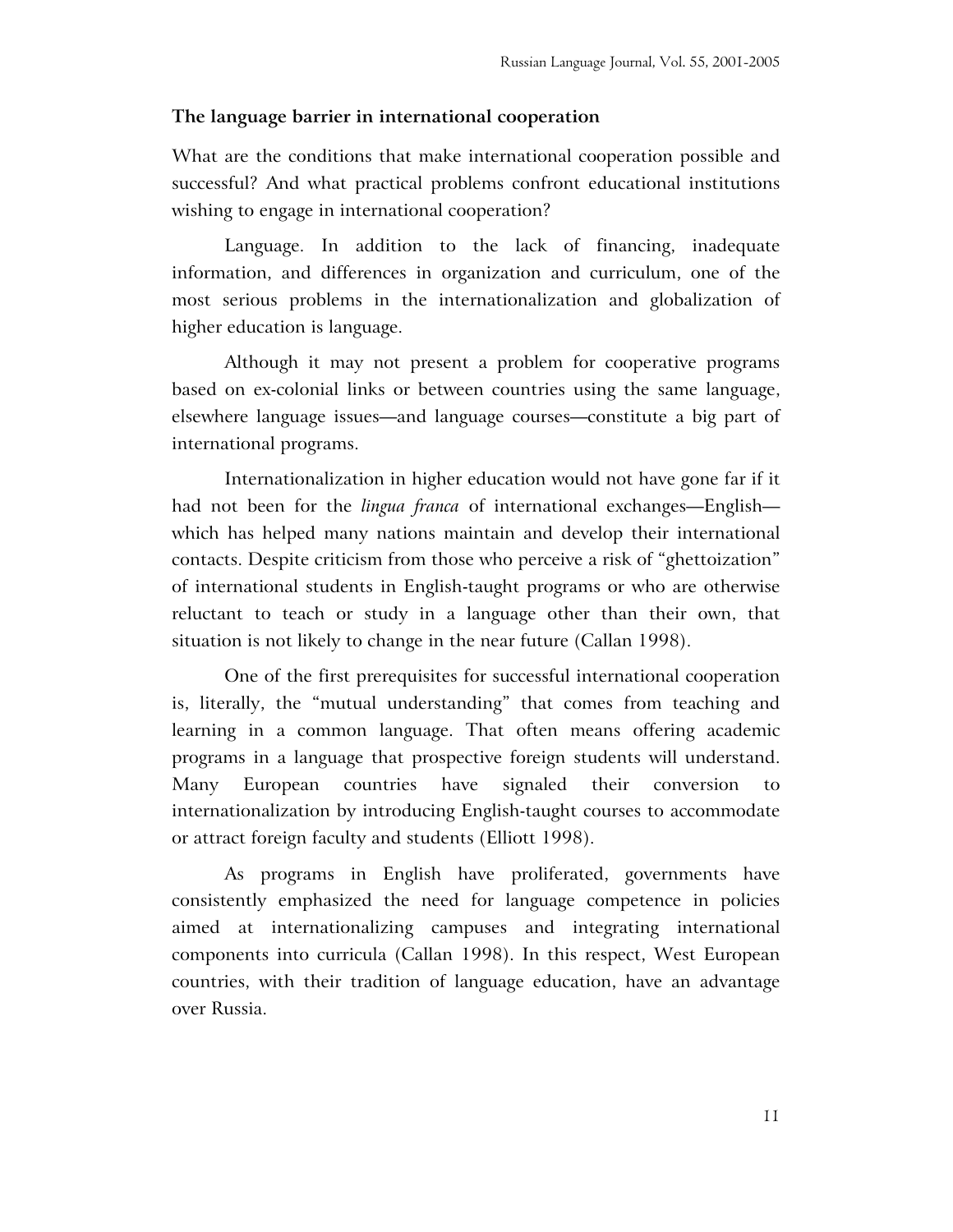# **Language learning behind the Iron Curtain**

Life behind the Iron Curtain was not particularly conducive to learning foreign languages. Primary and secondary school language programs gave a very general idea of grammar and vocabulary but did not teach children to communicate. At the university level, students in specialized programs could reach a high level of language proficiency, but it was not common for average Russians to be fluent in a foreign language.

In those days, contacts with foreigners were viewed with suspicion, and one could get in serious trouble for corresponding with a foreign friend or receiving visitors from abroad. Language learners could not buy magazines or newspapers or see a new film in the language they were trying to master. Even listening to the BBC or the Voice of America was discouraged, and for most people foreign travel was an unattainable dream. Students who did not major in languages met their language requirement by showing that they had read a certain number of texts. University programs for prospective foreign-language teachers included few contemporary radio and television programs, being based instead on nineteenth-century literature.

It is surprising that under these very limiting conditions a very effective method of teaching foreign languages was developed in Russia.

# **... And once the curtain came down**

Things changed drastically in the late 1980s, as borders opened and people started to travel and do business with foreign partners. Interest to learning languages boomed, and now children know that they need languages for life.

It has become common for students at St. Petersburg University, regardless of their field of study, to speak one or two foreign languages. Most students and faculty members can communicate more or less well in English. At St. Petersburg alone English is taught in eight separate departments. Nine centers offer academic programs in English to outside customers. Today, some 500 individuals are involved in teaching English at St. Petersburg University.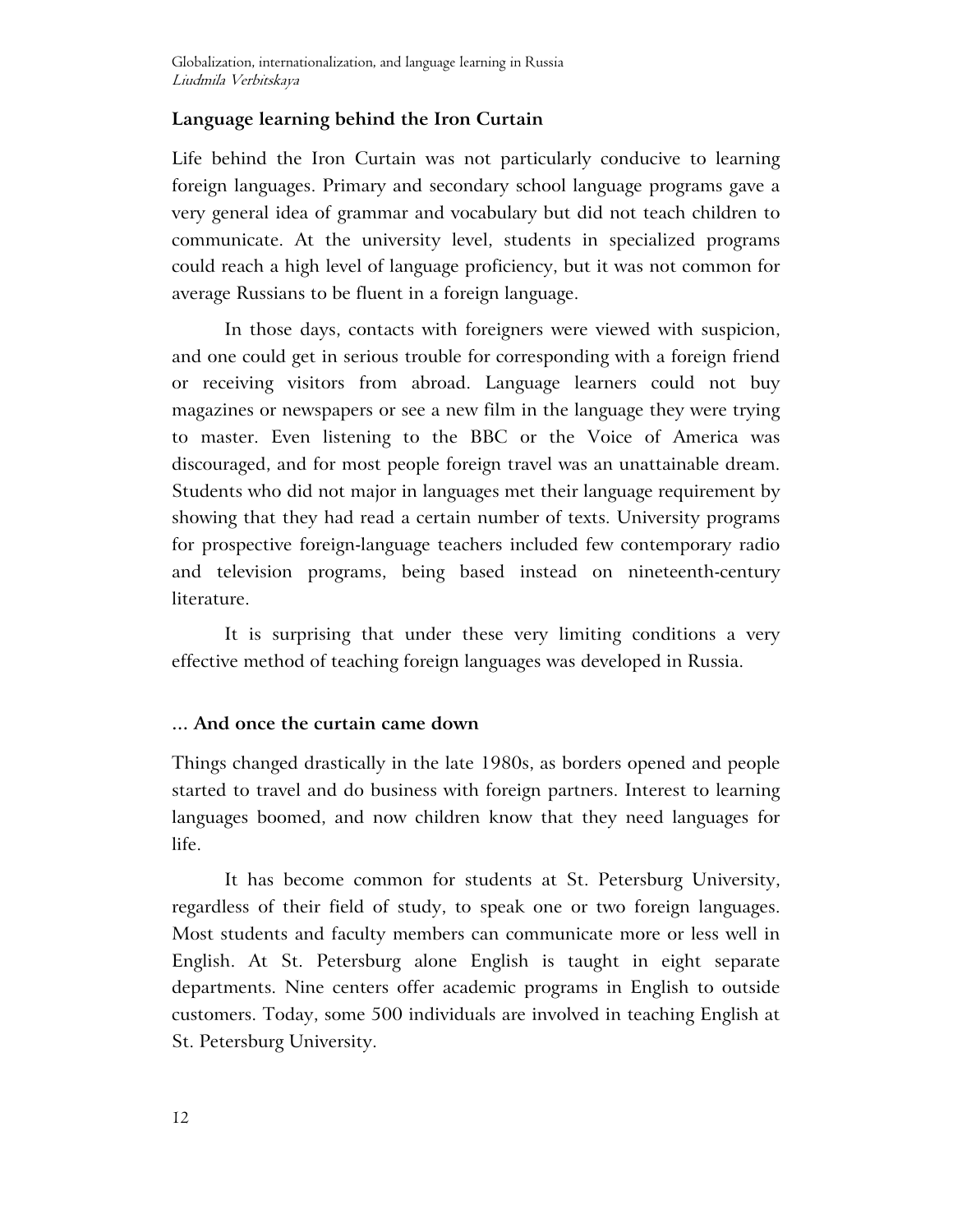Two new faculties of the university—management, founded in 1993, and international relations, founded in 1994—exemplify the efforts of Russian academics to integrate themselves into the global educational community. Here language learning plays a prominent part.

The new faculties emerged thanks to extensive connections with overseas partners. The faculty of management, in cooperation with the Haas School of Business at the University of California at Berkeley, trains its staff in the top universities and business schools of the United States, Sweden, Germany, and other countries. The faculty has excellent links with foreign businesses operating in St. Petersburg. Several years ago they began to offer a master's degree in international business, taught in English, one of very few programs taught in a language other than Russian.

The faculty of international relations, although quite young, has already become a member of the American Association of Professional Schools of International Affairs (APSIA). Students must take two foreign languages. Most of the faculty specialize in international relations and diplomacy, area studies, history, and world politics.

Globalization—and the internationalization of education—demand more attention to history, area studies, and cross-cultural studies. In addition to being taught in the faculty of international relations at St. Petersburg University, these subjects form part of the language program offered in the university departments of philology. Sociologists, too, do significant cross-cultural work.

Finally—the Center for Russian Language and Culture at St. Petersburg University. We believe that Russian is one of the most important world languages—not only because millions of people speak it, but also because of the huge contribution of Russian literature to world culture. The center provides programs for foreign students, faculty, and specialists, accepting more than 1,000 students annually from 40 countries of the world. Sixty highly qualified instructors teach Russian as a foreign language in standard and tailor-made programs for all sorts of customers.

#### **An eye to the future**

It is hard to believe that so much can have changed in just 10 years, but there remains plenty of room for improvement in our current language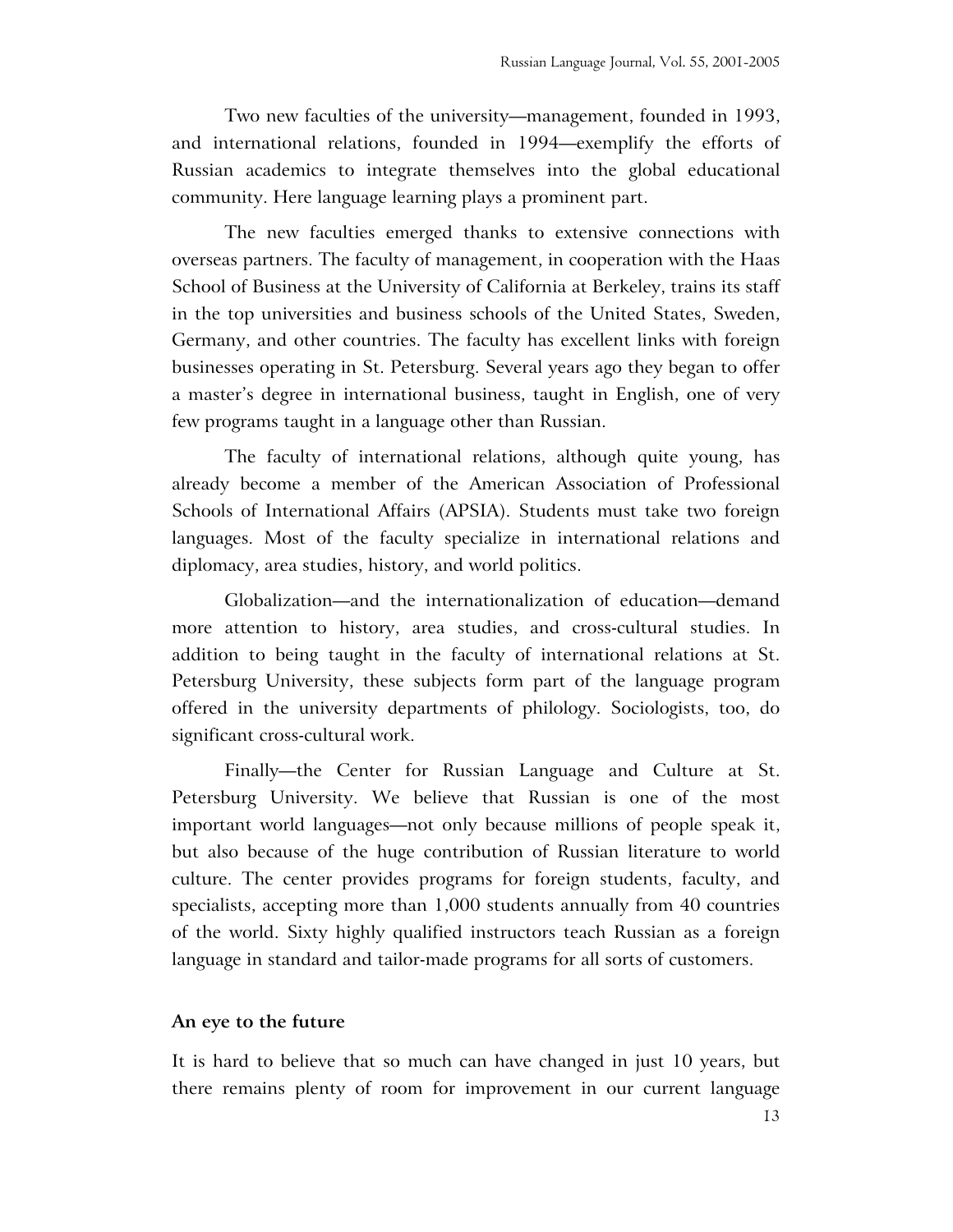programs. We still have far to go to improve our range of offerings in other languages. University language programs for students not majoring in languages are still oriented toward passive skills—reading and translation. Students are trained in grammar, typically using specialized texts. Thus trained, they are able to find their way in their field of specialization, but oral communication and competent written expression remain problems.

The processes of globalization in which we are all involved require that all students—not just language students—should get more substantial training in foreign languages than they do now, using a wider range of methods. Given the lack of funds and high teaching load of our language instructors, it will not be an easy task. But here, as elsewhere, the solution may lie in more and better international cooperation, such as that represented by the conference from which this volume has emerged.

## **References**

- Brunch, T., and A. Barty. (1998). Contemporary Transformations of Time and Space. In P. Scott. The Globalization of Higher Education. Buckingham, England: Open University Press.
- Callan, H. (1998). Internationalization in Europe. In P. Scott. The Globalization of Higher Education. Buckingham, England: Open University Press.
- Sadlak, J. (1998). Globalization and Concurrent Challenges for Higher Education. In P. Scott. The Globalization of Higher Education. Buckingham, England: Open University Press.
- Scott, P. (1998). The Globalization of Higher Education. Buckingham, England: Open University Press.
- Tjeldvol, A. (1997). Globalization and Education. Report 10, University of Oslo, Norway.
- Urry, J. (1998). Internationalizing British Education. In P. Scott. The Globalization of Higher Education. Buckingham, England: Open University Press.